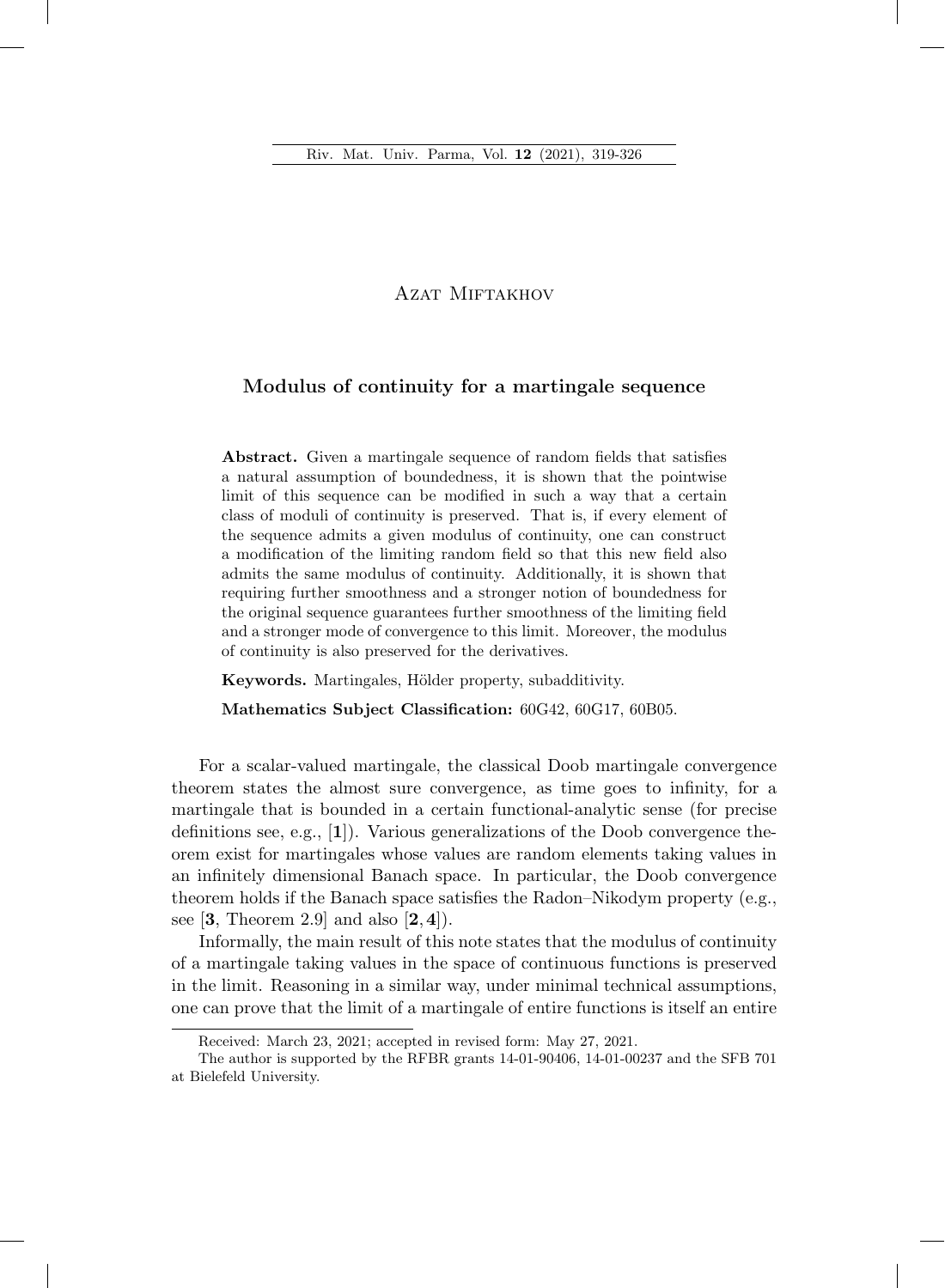function. Observe, however, that the order and the type of the entire function need not be preserved in passage to the limit: the simple example

$$
(1) \qquad \qquad e^{e^x} = \sum_{n=0}^{\infty} \frac{e^{nx}}{n!},
$$

shows that without additional assumptions the expectation of a random variable taking values in entire function of order one may itself have infinite order, and, consequently, a martingale sequence of functions of order 1 may converge to an entire function of an infinite order.

Let  $\theta : \mathbb{R}_+ \to \mathbb{R}_+$  be a modulus of continuity which is continuous, increasing, and subadditive. In other words,  $\theta$  is a continuous increasing function,  $\theta(0) = 0$ , that satisfies  $\theta(x+y) \leq \theta(x) + \theta(y)$  for all  $x, y \in \mathbb{R}_+$ . Further we are interested exclusively in continuous, increasing, and subadditive moduli, and for the sake of brevity they are referred to simply as moduli. A canonical example of a modulus of continuity is given by  $\theta(x) = x^{\alpha}, \alpha \in (0,1]$ , which describe the property of Hölder continuity.

For any function f on a compact domain  $E \subset \mathbb{R}^d$ , we say that it *admits* the modulus of continuity  $\theta$  if and only if

(2) 
$$
\sup_{x \neq y} \frac{|f(x) - f(y)|}{\theta(|x - y|)} < +\infty.
$$

We are going to study (2) for random fields that are elements of a martingale sequence. To simplify the technical matters we bound ourselves to considering only discrete-time martingales. The proof can be easily modified to cover the continuous case as well, however one needs to impose additional technical conditions.

Consider a filtered probability space  $(\Omega, \mathcal{F}, \{\mathcal{F}_n\}_{n>0}, \mathcal{P})$ . For the sake of convenience we assume that both the probability space and the filtration are complete. In this setting the following statement holds.

Theorem 1. For a compact domain  $E \subset \mathbb{R}^d$  let  $\{(\xi_n(x), x \in E)\}_{n>0}$  be a sequence of random fields such that their realizations admit a modulus of continuity  $\theta$  almost surely. Set

(3) 
$$
M_n \stackrel{\text{def}}{=} \sup_x |\xi_n(x)| + \sup_{x \neq y} \frac{|\xi_n(x) - \xi_n(y)|}{\theta(|x - y|)},
$$

and assume that  $(\xi_n(x), \{\mathcal{F}_n\}_{n\geq 0})$  is a martingale for every fixed  $x \in E$ . If

(4) 
$$
\sup_n \mathbb{E}[M_n] < +\infty,
$$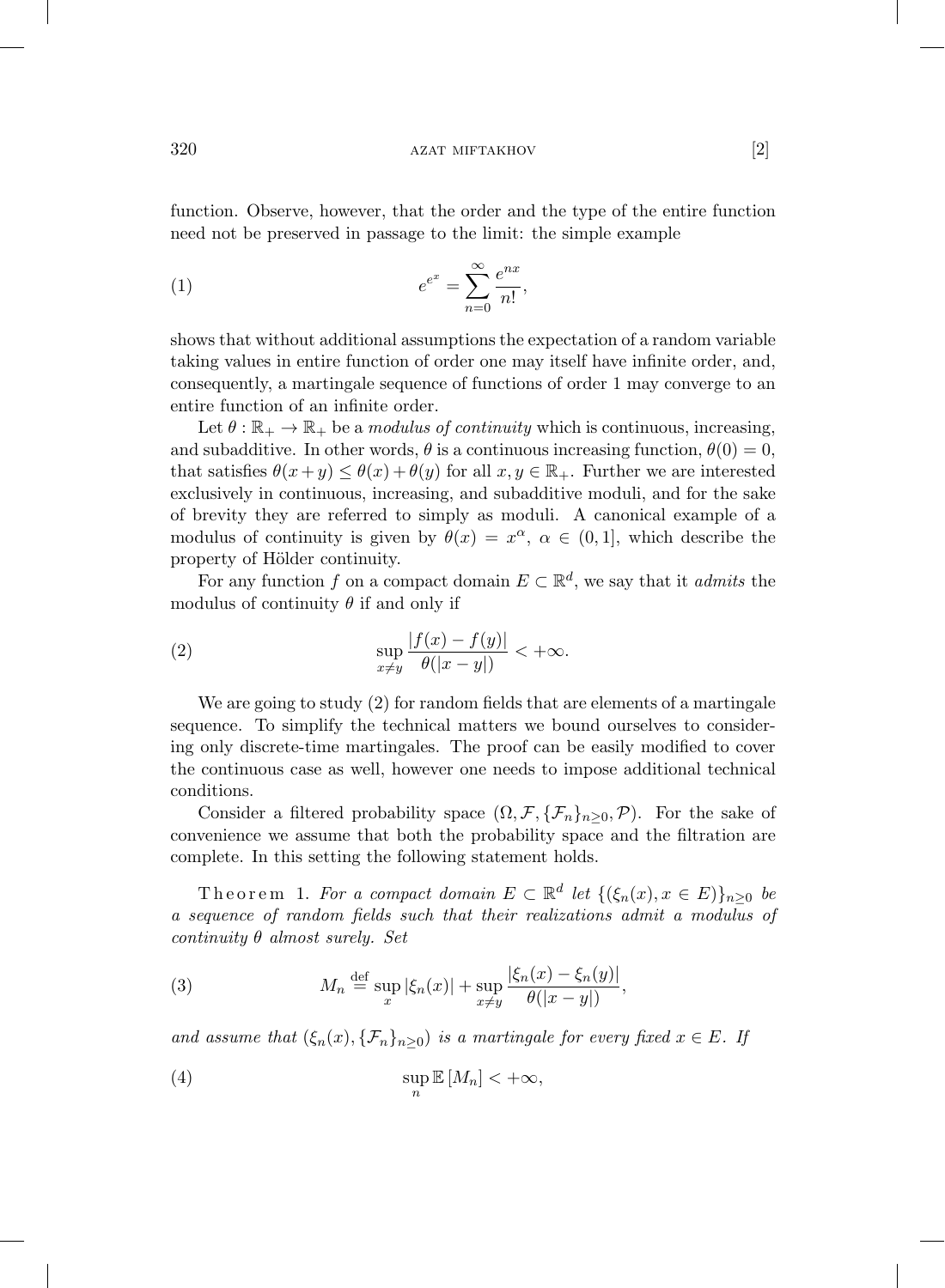then there exist a random field  $(\xi(x), x \in E)$  such that its realizations admit the modulus of continuity  $\theta$  almost surely and such that

(5) 
$$
(\xi_n(x), x \in E) \underset{n \to \infty}{\longrightarrow} (\xi(x), x \in E)
$$

pointwise almost surely.

P r o o f. Clearly,  $(M_n, \{F_n\}_{n>0})$  is a submartingale. The condition (4) means that this submartingale is bounded. By the classical Doob's martingale convergence theorem (e.g., see [1]) one has that

$$
(6) \t M_n \underset{n \to \infty}{\longrightarrow} M
$$

almost surely, where M is a random variable with expectation  $\mathbb{E}[M] < +\infty$ . Condition (4) also implies that the martingale  $(\xi_n(x), {\mathcal{F}_n}\}_{n>0})$  is bounded for every fixed  $x \in E$ . Again, Doob's martingale convergence theorem yields

(7) 
$$
\xi_n(x) \underset{n \to \infty}{\longrightarrow} \tilde{\xi}(x)
$$

almost surely, for some random variable  $\tilde{\xi}(x)$  with expectation  $\mathbb{E}\left[\tilde{\xi}(x)\right] < +\infty$ . In this way one can define the random field  $(\tilde{\xi}(x), x \in E)$ . Note, however, that neither can we claim that realizations of this field admit  $\theta$  almost surely, nor can we claim  $(\xi_n(x), x \in E) \longrightarrow_{n \to \infty} (\tilde{\xi}(x), x \in E)$  pointwise almost surely. The almost sure convergence merely takes place for every fixed  $x \in E$ , and the exceptional set of zero measure, in fact, depends upon  $x \in E$ . We are going to construct a modification of  $(\xi(x), x \in E)$ , such that it admits  $\theta$ , and prove the corresponding convergence.

Let  $A$  be a dense countable subset of  $E$ . Since  $A$  is countable,

(8) 
$$
(\xi_n(x), x \in A) \underset{n \to \infty}{\longrightarrow} (\tilde{\xi}(x), x \in A)
$$

pointwise almost surely. Consequently, using (3) and passing to the limit as  $n \rightarrow$  $\infty$  in the inequality

(9) 
$$
|\xi_n(x) - \xi_n(y)| \leq M_n \theta(|x - y|), \quad x, y \in A,
$$

we obtain

(10) 
$$
|\tilde{\xi}(x) - \tilde{\xi}(y)| \le M\theta(|x - y|)
$$

for all  $x, y \in A$  almost surely. In other words, realizations of  $(\tilde{\xi}(x), x \in A)$ admit the modulus  $\theta$  almost surely.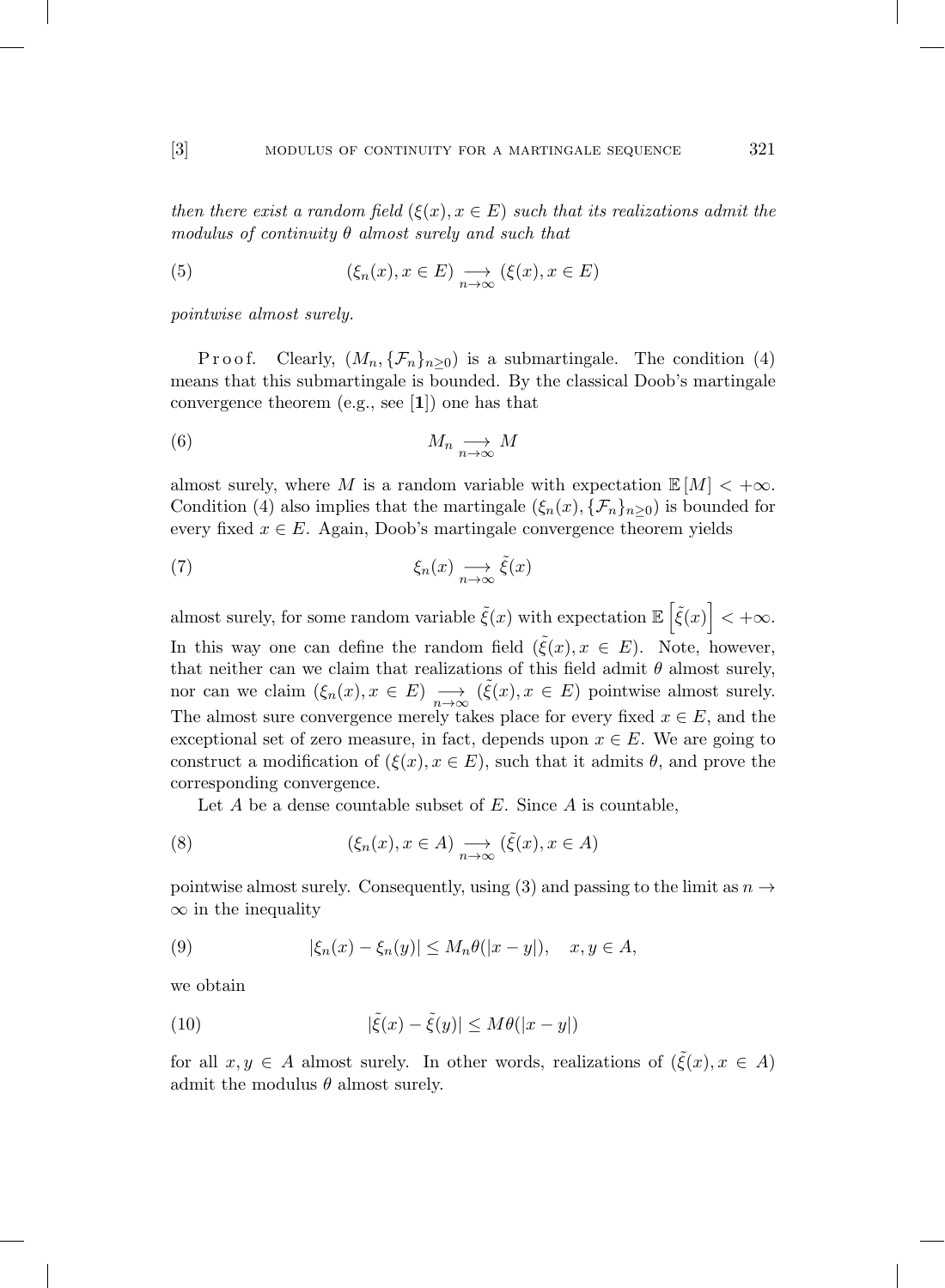Define  $(\xi(x), x \in E)$  by

(11) 
$$
\xi(x) \stackrel{\text{def}}{=} \inf_{y \in A} \left( \tilde{\xi}(y) + M\theta(|x - y|) \right).
$$

We need to show that realizations of  $(\xi(x), x \in E)$  also admit  $\theta$  almost surely. First, suppose  $x \in E$  and  $y \in A$ . The chain of inequalities

$$
-M\theta(|x-y|) \le M \inf_{u \in A} (\theta(|x-u|) - \theta(|u-y|))
$$
  
(12)  

$$
\le \inf_{u \in A} (\tilde{\xi}(u) - \tilde{\xi}(y) + M\theta(|x-u|)) \le M\theta(|x-y|),
$$

where the first one follows by subadditivity and monotonicity of  $\theta$ , gives us

(13) 
$$
|\xi(x) - \tilde{\xi}(y)| = \left| \inf_{u \in A} \left( \tilde{\xi}(u) - \tilde{\xi}(y) + M\theta(|x - u|) \right) \right| \le M\theta(|x - y|),
$$

for all  $x \in E$  and  $y \in A$  almost surely. In particular, we see that  $\xi(x) = \tilde{\xi}(x)$ for all  $x \in A$  almost surely.

Next, for any  $x, y \in E$  there exist sequences  $\{x_k\} \subset A$  and  $\{y_k\} \subset A$ such that  $x_k \to x$  and  $y_k \to y$  as  $k \to \infty$ . The triangle inequality and the formulas (10) and (13) yield

(14) 
$$
|\xi(x) - \xi(y)| \le |\xi(x) - \tilde{\xi}(x_k)| + |\tilde{\xi}(x_k) - \tilde{\xi}(y_k)| + |\tilde{\xi}(y_k) - \xi(y)|
$$

$$
\le M(\theta(|x - x_k|) + \theta(|x_k - y_k|) + \theta(|y_k - y|)).
$$

And passing to the limit as  $k \to \infty$  and using the continuity of  $\theta$ , we arrive at

(15) 
$$
|\xi(x) - \xi(y)| \le M\theta(|x - y|)
$$

for all  $x, y \in E$  almost surely. This shows that realizations of  $(\xi(x), x \in E)$ admit  $\theta$  almost surely.

The final step is to establish the pointwise convergence in (5). Fix  $x \in E$ , and let  $\{x_k\} \subset A$  be a sequence such that  $x_k \to x$  as  $k \to \infty$ . The formulas (3) and (15), along with the triangle inequality, lead us to

(16) 
$$
|\xi_n(x) - \xi(x)| \le |\xi_n(x) - \xi_n(x_k)| + |\xi_n(x_k) - \xi(x_k)| + |\xi(x_k) - \xi(x)|
$$

$$
\le M_n \theta(|x - x_k|) + |\xi_n(x_k) - \xi(x_k)| + M\theta(|x_k - x|),
$$

which holds almost surely. Due to the continuity of  $\theta$ , passing first to the limit superior as  $n \to \infty$  and then to the limit as  $k \to \infty$  yield (5) pointwise almost surely as desired. Due to the uniqueness of the limit it is also clear that  $(\xi(x), x \in E)$  is a modification of the field  $(\xi(x), x \in E)$ . This completes the proof. the proof.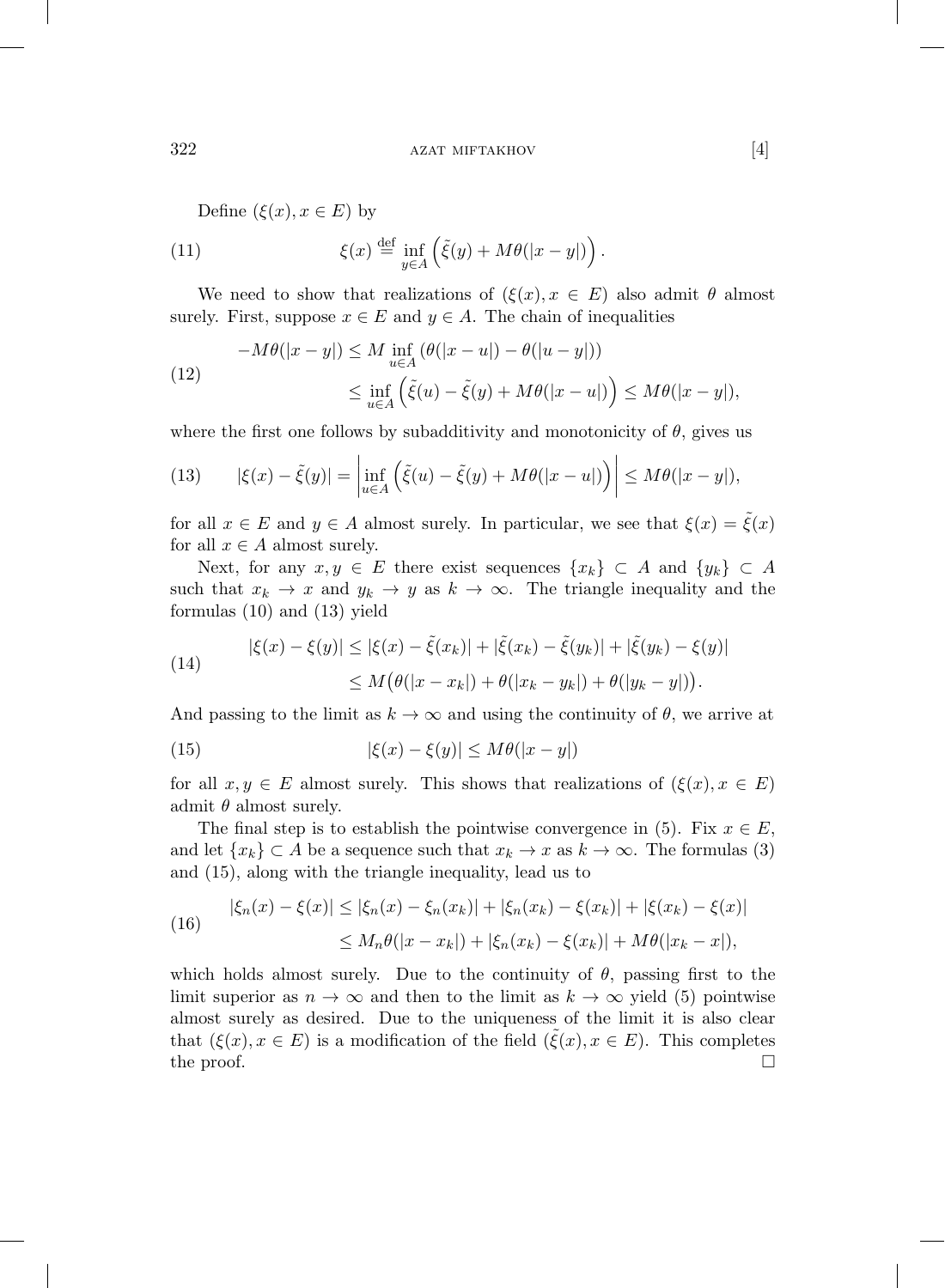Remark. Fix  $x_0 \in E$ , and note that since E is bounded, the theorem also holds if one uses

(17) 
$$
\tilde{M}_n \stackrel{\text{def}}{=} |\xi_n(x_0)| + \sup_{x \neq y} \frac{|\xi_n(x) - \xi_n(y)|}{\theta(|x - y|)}.
$$

instead of  $M_n$ .

Indeed, passing to the supremum with respect to  $x$  in the elementary chain of inequalities, the terminal one being due to the boundedness of  $E$  and the continuity of  $\theta$ .

(18) 
$$
|\xi_n(x)| \le \frac{|\xi_n(x) - \xi_n(x_0)|}{\theta(|x - x_0|)} \theta(|x - x_0|) + |\xi_n(x_0)|
$$
  
 $\le \tilde{M}_n(1 + \theta(|x - x_0|)) \le \tilde{C}\tilde{M}_n$ 

gives

$$
(19) \t\t CM_n \leq \tilde{M}_n \leq M_n,
$$

where  $C = 1/\tilde{C} > 0$ . Consequently, all estimates in the theorem carry over to the case of  $M_n$ .

A natural question arises whether one can guarantee a stronger mode of convergence in (5) and what assumptions are needed for this. We show below that provided further smoothness of the fields, indeed one can expect much more than just pointwise convergence. To alleviate unnecessary geometric complications we state the further result for one-dimensional domains only, namely  $E = [a, b]$ .

Denote the norm in the space of smooth functions  $C^m(E)$  by

(20) 
$$
||f||_{m} = \sum_{l=0}^{m} \sup_{x} |f^{(l)}(x)|,
$$

where  $f^{(l)}$  is the *l*-th derivative of f and  $f^{(0)} \stackrel{\text{def}}{=} f$ . We have the following theorem.

Theorem 2. Let  $\{(\xi_n(x), x \in E)\}_{n\geq 0}$  be a sequence of stochastic processes such that their realizations are  $C^{m+1}(E)$ -smooth almost surely and such that realizations of their  $(m + 1)$ -th derivatives admit a modulus of continuity  $\theta$ almost surely. Set

(21) 
$$
M_n \stackrel{\text{def}}{=} \|\xi_n\|_{m+1} + \sup_{x \neq y} \frac{\left|\xi_n^{(m+1)}(x) - \xi_n^{(m+1)}(y)\right|}{\theta(|x - y|)},
$$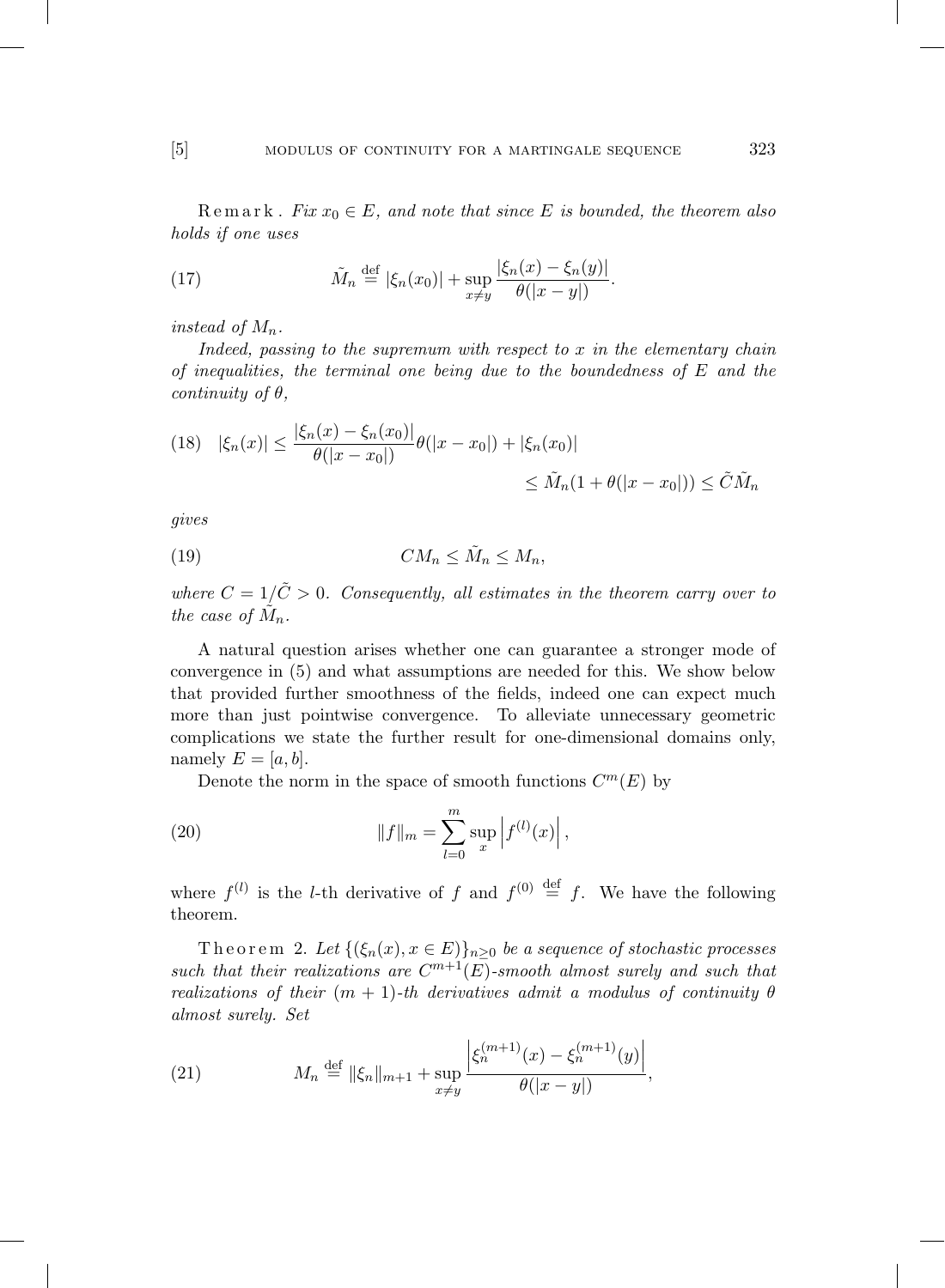324 **azat miftakhov** [6]

and assume that  $(\xi_n(x), \{\mathcal{F}_n\}_{n\geq 0})$  is a martingale for every fixed  $x \in E$ . If

(22) 
$$
\sup_n \mathbb{E}[M_n] < +\infty,
$$

then there exist a random field  $(\xi(x), x \in E)$  with almost sure  $C^{m+1}(E)$ -smooth realizations and such that realizations of its  $(m + 1)$ -th derivative admit the modulus of continuity  $\theta$  almost surely; moreover

(23) 
$$
\|\xi_n - \xi\|_m \underset{n \to \infty}{\longrightarrow} 0
$$

almost surely.

P r o o f. First, since  $(\xi_n(x), {\{\mathcal{F}_n\}}_{n>0})$  is a martingale for every fixed  $x \in E$ , we have

(24) 
$$
\mathbb{E}\left[\frac{\xi_n(x+h)-\xi_n(x)}{h}\bigg|\mathcal{F}_{n_0}\right]=\frac{\xi_{n_0}(x+h)-\xi_{n_0}(x)}{h}, \quad n>n_0,
$$

almost surely. The quantity  $M_n$  gives a bound for the absolute value of the expression inside the expectation, therefore due to (22) and due to the dominated convergence theorem one can pass to the limit as  $h \to 0$  in (24). Consequently,  $(\xi_n^{(1)}(x), \{\mathcal{F}_n\}_{n\geq 0})$  turns out to be a martingale for every fixed  $x \in E$ . Writing (24) for the derivatives and repeating the argument, one can easily show that  $(\xi_n^{(l)}(x), \{\mathcal{F}_n\}_{n\geq 0})$  is a martingale for every  $x \in E$  and for all  $l =$  $1, \ldots, m + 1.$ 

Also, it is clear that  $(M_n, \{F_n\}_{n\geq 0})$  is a submartingale which is bounded due to (22), thus

$$
(25) \t\t M_n \underset{n \to \infty}{\longrightarrow} M
$$

for some random variable M with expectation  $\mathbb{E}[M] < +\infty$ .

We proceed further by induction. Consider the base case  $m = 0$ . Denote  $\eta_n(x) = \xi_n^{(1)}(x)$  and observe that the assumptions of Theorem 1 are satisfied for  $(\eta_n)$  with the same modulus of continuity  $\theta$ . Namely, one can see that if  $\tilde{M}_n$  is defined by (3) of  $\eta_n$  and  $M_n$  is defined by (21), then  $\tilde{M}_n = M_n - ||\xi_n||_0 \leq$  $M_n$ . Thus, there is a stochastic process  $(\eta(x), x \in E)$  such that its realizations admit  $\theta$  almost surely, in particular they are almost sure continuous, and the convergence takes place

(26) 
$$
(\eta_n(x), x \in E) \longrightarrow_{n \to \infty} (\eta(x), x \in E)
$$

pointwise almost surely.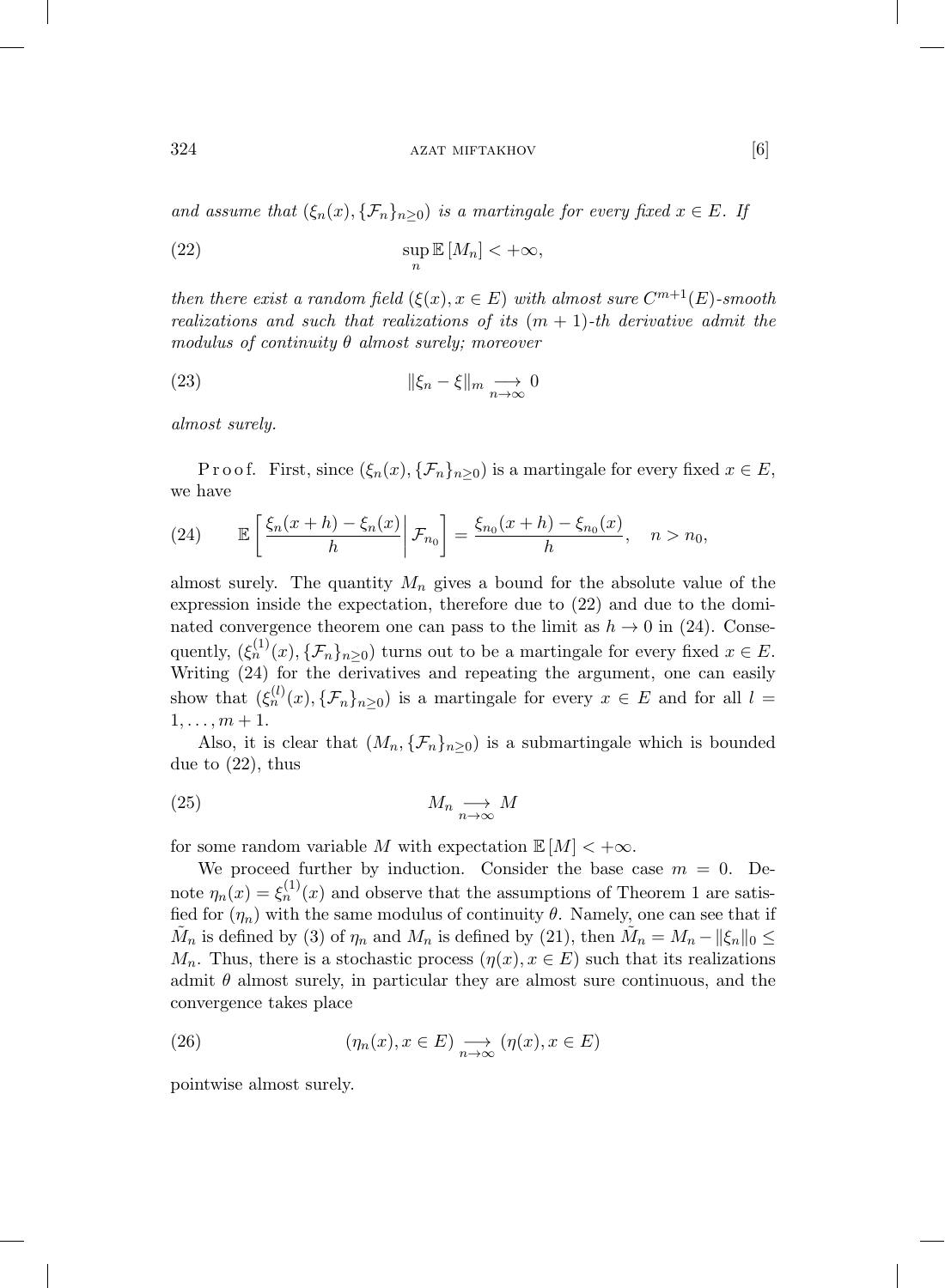Now we will construct the random field  $(\xi(x), x \in E)$  such that  $\xi^{(1)}(x) =$  $\eta(x)$ .

Since  $(\xi_n(a), \{\mathcal{F}_n\}_{n\geq 0})$  is a bounded martingale, by Doob's convergence theorem we can find a random variable  $\xi(a)$ ,  $\mathbb{E}[\xi(a)] < +\infty$ , such that

(27) 
$$
\xi_n(a) \underset{n \to \infty}{\longrightarrow} \xi(a)
$$

almost surely.

Let us define  $(\xi(x), x \in E)$  by

(28) 
$$
\xi(x) \stackrel{\text{def}}{=} \xi(a) + \int_a^x \eta(s) \, ds.
$$

Clearly,  $(\xi(x), x \in E)$  is  $C^1(E)$ -smooth almost surely and realizations of its first derivative admit  $\theta$  almost surely. It remains to prove the convergence.

We have

(29)  

$$
\|\xi_n - \xi\|_0 = \sup_x \left| \xi_n(a) - \xi(a) + \int_a^x (\eta_n(s) - \eta(s)) ds \right|
$$

$$
\leq |\xi_n(a) - \xi(a)| + \int_E |\eta_n(s) - \eta(s)| ds.
$$

Since  $\eta$  admits the modulus  $\theta$ , it is bounded almost surely; also  $\eta_n$  are bounded uniformly in  $n$  almost surely since

$$
\|\eta_n\|_0 \le M_n
$$

and  $M_n$  is an almost surely convergent sequence. Then by dominated convergence and using  $(26)$  and  $(27)$  we have

(31) 
$$
\|\xi_n - \xi\|_0 \underset{n \to \infty}{\longrightarrow} 0
$$

almost surely. This completes the proof of the base case.

Now let  $k \geq 1$  and suppose that the claim holds for  $m = k - 1$ . Then the inductive hypothesis hold for  $\eta_n = \xi_n^{(1)}$  and the same  $\theta$ . Thus, there exists a random field  $(\eta(x), x \in E)$  we have that

(32) 
$$
\|\eta_n - \eta\|_{k-1} \underset{n \to \infty}{\longrightarrow} 0
$$

almost surely,  $\eta$  has almost sure  $C^k(E)$ -smooth realizations and the realizations of the k-th derivative admit  $\theta$  almost surely.